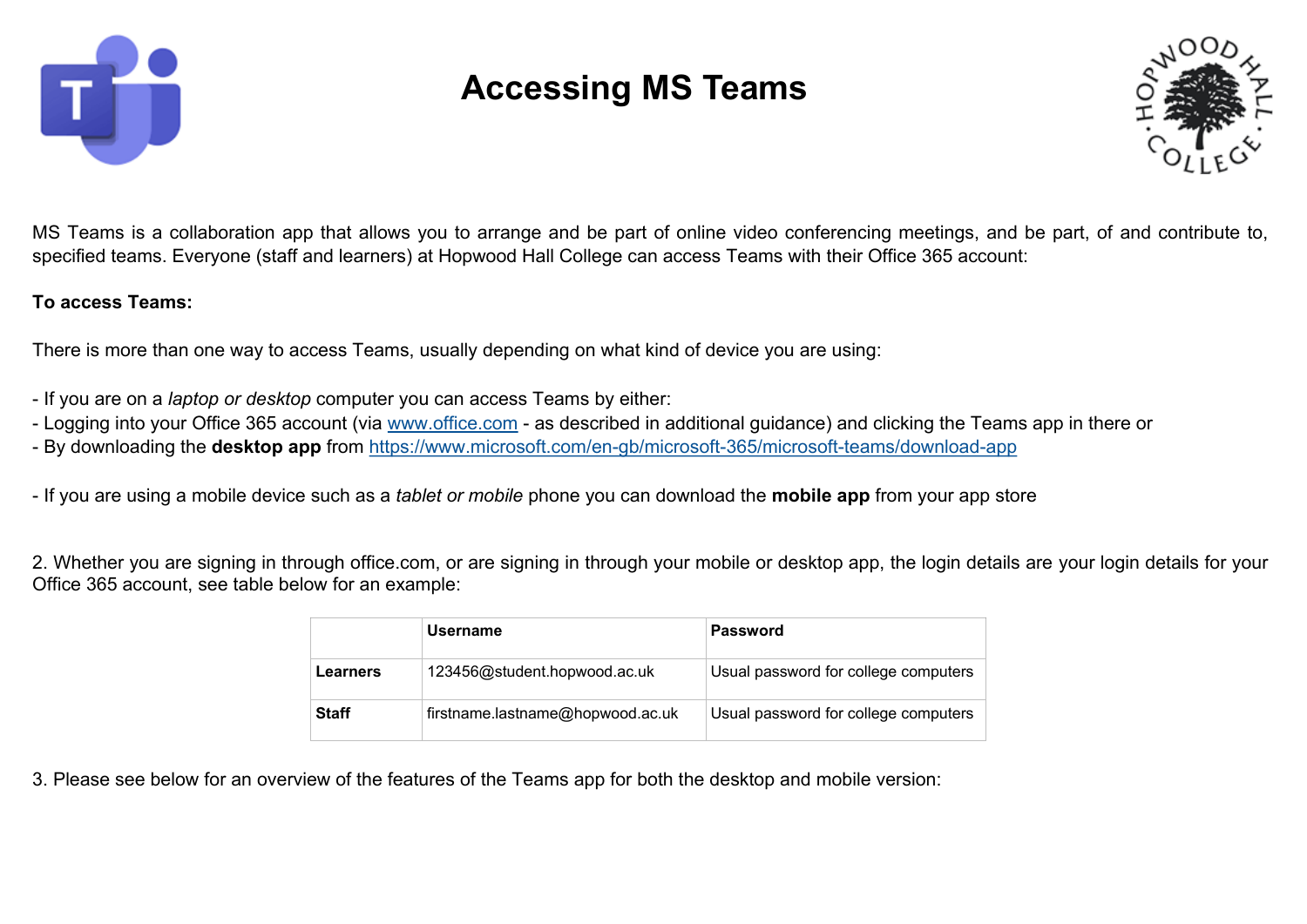## **MS Teams Mobile App Overview**